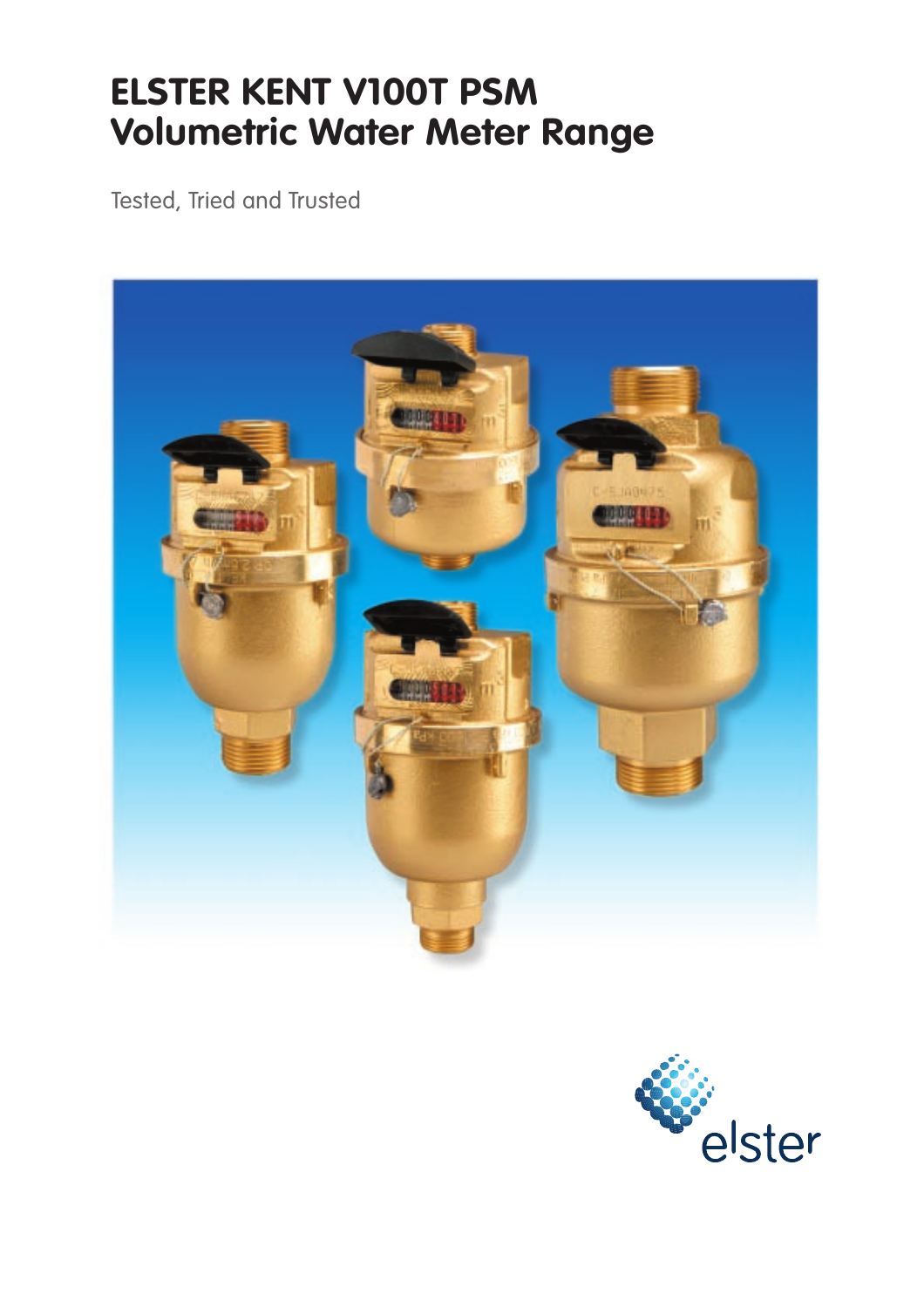## **The V100T PSM Elster Kent Volumetric Water Meter is the world's favourite domestic water meter with over 50 million already in service in over 100 countries and offer accuracy, long life, low maintenance and tamperproof operation.**

Available in sizes from 15mm to 25mm, with flow rates of between 5.7 l/h to 7 m3/h, V100T PSM meters offer unrivalled performance to SABS 1529-1 Class C (for 15mm to 25mm only). In addition, models can provide valuable management information via a probe pulse unit upgrade.

- The world's biggest-selling domestic water meter
- Optimum accuracy and performance at all times, in any position
- Revolutionary grooved piston for improved durability and performance
- $\overline{\phantom{a}}$ Durable tamperproof construction
- Full range of sizes from 15mm to 25mm
- Water temperatures up to 50°C
- Maximum working pressure of 16 bar
- Standard pulse output providing access to management information (reed switch optional extra)

### **The V100T PSM Elster Kent Volumetric Water Meter**

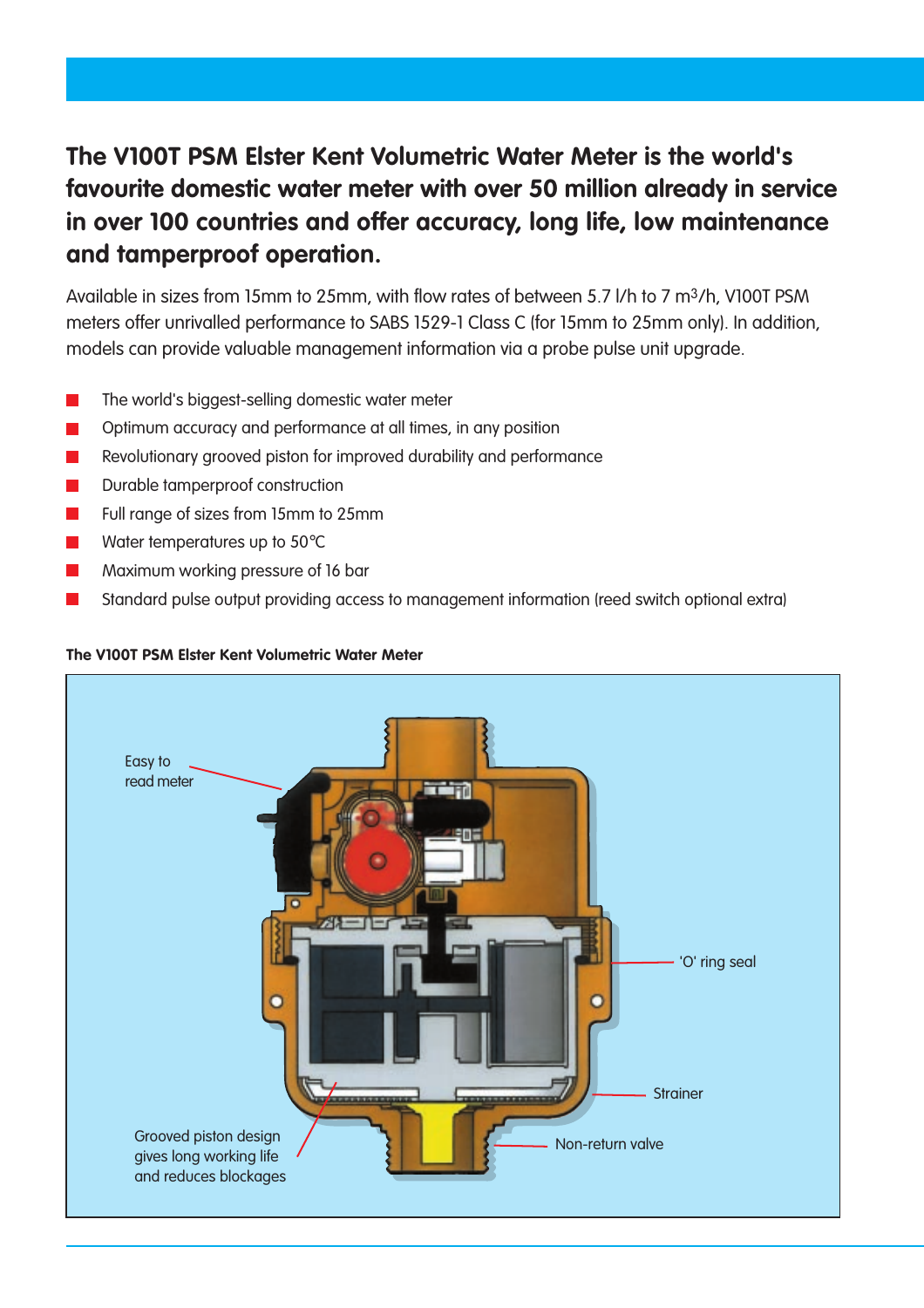

#### **Revolutionary grooved piston**

Meter stoppages are substantially reduced, durability enhanced and performance improved as a result of a uniquely-designed grooved piston within the meter measuring chamber, increasing applications flexibility. (available in 15mm and 20mm sizes)

#### **Relative motion of the grooved piston**

Its action, with the stationary chamber wall, creates small flow eddies which hold solids in suspension until flushed out, reducing meter stoppages

## **Unrivalled accuracy in any position, for any flow**

Due to the volumetric rotary piston measurement principle, the V100T PSM range can achieve the highest levels of reading accuracy even at the lowest flow rate. The meter can be installed in any position ie: horizontally, vertically or inclined pipelines, maintaining optimum performance with no loss of accuracy.

#### **Robust, leak-proof construction**

The use of advanced engineering plastics for the meter's measuring chamber significantly reduces wear and helps maintain reliable, accurate measurement over all operating conditions. Solid particles are gathered by a large surface area strainer, further preventing damage; and its advanced design ensures that partial obstruction of the strainer will have no ill effect on the accuracy of the meter's registration. A body 'O' ring seal between the measuring chamber and meter body ensures that internal leaks which could by-pass the measuring chamber are eliminated.

#### **Easy to read**

The all-in-one counter and gear unit is fully sealed, liquid filled using a vacuum and offers simple, straight-reading presentation. The number rollers are completely immersed in a lubricating non-toxic liquid, and a sac attached to the counter casing acts as a balancing membrane, ensuring the pressure of the liquid in the counter equals that of the external water. The counter window is inside the meter body in the direction of flow for simplified reading.

#### **Tamperproof operation**

The V100T PSM offers unrivalled resistance to illegal tampering: its unique conical body-half design eliminates the risk of disassembly whilst in service and the mechanically driven cyclometer-type counter is resistant to magnetic interference. Non-return valve provides further protection against outside interference, preventing the meter being operated in the reverse direction to reduce the reading. This restrictor cannot be removed without opening the meter and destroying the seal.

#### **Reliability guaranteed**

Every V100T PSM meter is individually tested over its flow range before despatch, and is manufactured from the highest quality materials ensuring maximum resistance to wear and corrosion. All Elster Kent meters are UK WRc approved to prevent health risk.